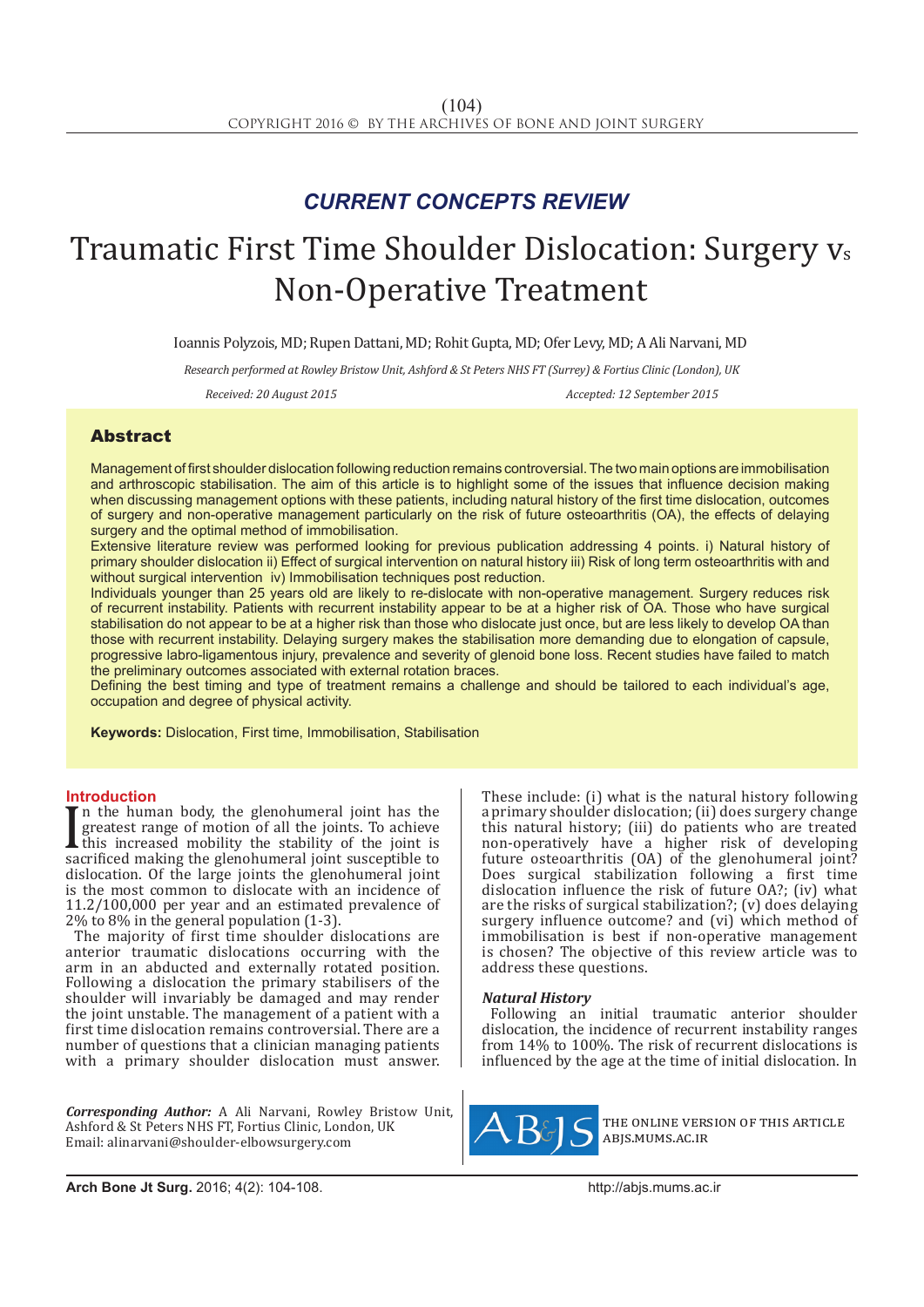THE ARCHIVES OF BONE AND JOINT SURGERY. ABJS.MUMS.AC.IR FIRST TIME SHOULDER DISLOCATION

VOLUME 4. NUMBER 2. APRIL 2016

patients <20 years old the rate of recurrent instability is 72–100%, in those aged between 20-30 years it is 70–82% and in patients >50 years old it is 14–22% (4-11). Hovelius et al. reported on the results of a 25 year follow-up study of non-operatively treated anterior shoulder dislocations and found a recurrence rate of 72% in patients aged 12–22 years, 56% in those aged 23–29 years and 27% in patients older than 30 years (12). In patients aged between 12–25 years, 38% required surgical stabilisation for recurrent instability and an additional 12% who did not have surgery continued to have symptoms of instability. Twenty per cent of patients aged 12–22 years with recurrent instability became stable 15–25 years after the initial injury and this led the authors to draw the conclusion that 30–50% of patients would undergo unnecessary surgery. Recently, Robinson et al. have reported similar results with an 87% incidence of re-dislocation in patients <20 years and 30% rate in those >30 years of age (13).

### *Influence of Surgery on Recurrence Rate*

In order for the orthopaedic surgeon to discuss surgery with a first-time dislocator it is important to answer the question "would surgical intervention in the form of surgical Bankart repair change this natural history?" Sachs et al attempted to identify the cohort of patients who would most benefit from surgical stabilisation after an initial traumatic anterior shoulder dislocation (9). The authors evaluated 131 patients over 5 years and showed that the strongest predictors of recurrent instability were age <25 years, patients who participated in a contact or collision sport and patients who used their arm at or above chest level in their occupation.

In a randomised control trial comparing long-term results after surgical and conservative treatment of firsttime traumatic anterior shoulder dislocation, Jakobsen et al. found a significantly higher incidence of recurrent instability in the conservatively treated group compared with the surgical group. At 2 years' follow-up 54% of the conservatively treated patients had recurrent instability compared with 3% after open surgical repair. After 8 years 74% of patients in the non-operatively treated group had an unsatisfactory outcome as assessed by the Oxford shoulder score. In contrast, in patients who underwent surgery, 72% had a good or excellent result after 10 years. The authors concluded that because primary stabilisation yields superior results to conservative treatment, surgery should be recommended in active patients to reduce the risk of recurrence (14).

Numerous studies have evaluated different operative techniques for the management of acute traumatic shoulder dislocations. Prior to the popularization of shoulder arthroscopy, open stabilization was the mainstay of treatment for patients with recurrent glenohumeral instability. Open surgery still remains an acceptable option especially when the pathology cannot be adequately addressed arthroscopically such as in cases of recurrent anterior instability in the setting of bone and soft-tissue loss and in revision surgery  $(15)$ . However, with advances in arthroscopic techniques most authors would now advocate arthroscopic treatmentin

management of recurrent shoulder instability without significant bone loss.

The use of arthroscopic lavage has been shown to reduce joint effusion which in-turn may allow healing of the detached labrum. In a prospective multicentre randomised study Wintzell et al. compared the outcome of arthroscopic lavage (within 10 days of initial dislocation) with non-operative treatment (sling immobilisation for up to a week) for traumatic anterior shoulder dislocation in 30 consecutive patients (11). At a two year follow-up the re-dislocation rate was  $3/15$  (20%) in the lavage group and 9/15 (60%) in the non-operative group. These findings were particularly more pronounced in those aged <25 years with a re-dislocation rate of 65% in the conservatively treated group compared with 12% in the lavage-treated group. However, another study evaluating the efficacy of arthroscopic lavage in the treatment of first-time dislocation found no reduction in the overall instability rate over a 5-year follow-up period (10).

The arthroscopic Bankart repair is much more commonly undertaken today than the above described arthroscopic technique. This procedure is now regarded by most surgeons to be the treatment of choice for anterior glenohumeral instability offering good objective long-term outcomes with a high degree of patient satisfaction (4). A level one study comparing the outcome of arthroscopic Bankart repair with arthroscopic lavage in the management of primary traumatic anterior shoulder dislocation found the rate of recurrent instability was significantly lower in the arthroscopic Bankart repair group (7% vs 38%) (16). The cohort of patients undergoing arthroscopic repair also had significantly better functional outcome scores, higher satisfaction scores and lower treatment costs. Although there was no difference between the two groups with respect to returning to sport and timing of return, there was a 3.4 fold increased risk of discontinuing contact sports within the first 2 years after a primary dislocation in the lavage group. The authors concluded that there was a significant benefit of primary arthroscopic repair in the treatment of a Bankart lesion compared with arthroscopic lavage alone. These results have been supported by a recent meta-analysis of 4 randomized trials assessing the efficacy of anatomic Bankart repair in patients with a first-time shoulder dislocation. The rate of recurrent instability was found to be significantly lower among patients undergoing anatomic Bankart repair compared with those undergoing either immobilization or arthroscopic lavage. The study concluded that there was evidence to recommend anatomic Bankart repair in young patients with a first-time shoulder dislocation with the goal of lowering the rate of recurrent instability over the long-term and improving short-term quality of life.

Numerous authors have compared clinical outcomes after open and arthroscopic Bankart repair and found them to be comparable (1). A meta-analysis of 501 patients operatively treated for anterior shoulder instability using suture anchors (234 arthroscopic and 267 open) found similar rates of recurrent instability (6% versus 6.7%) and need for revision surgery (4.7% and 6.6%) (17). The main drawback of open Bankart repair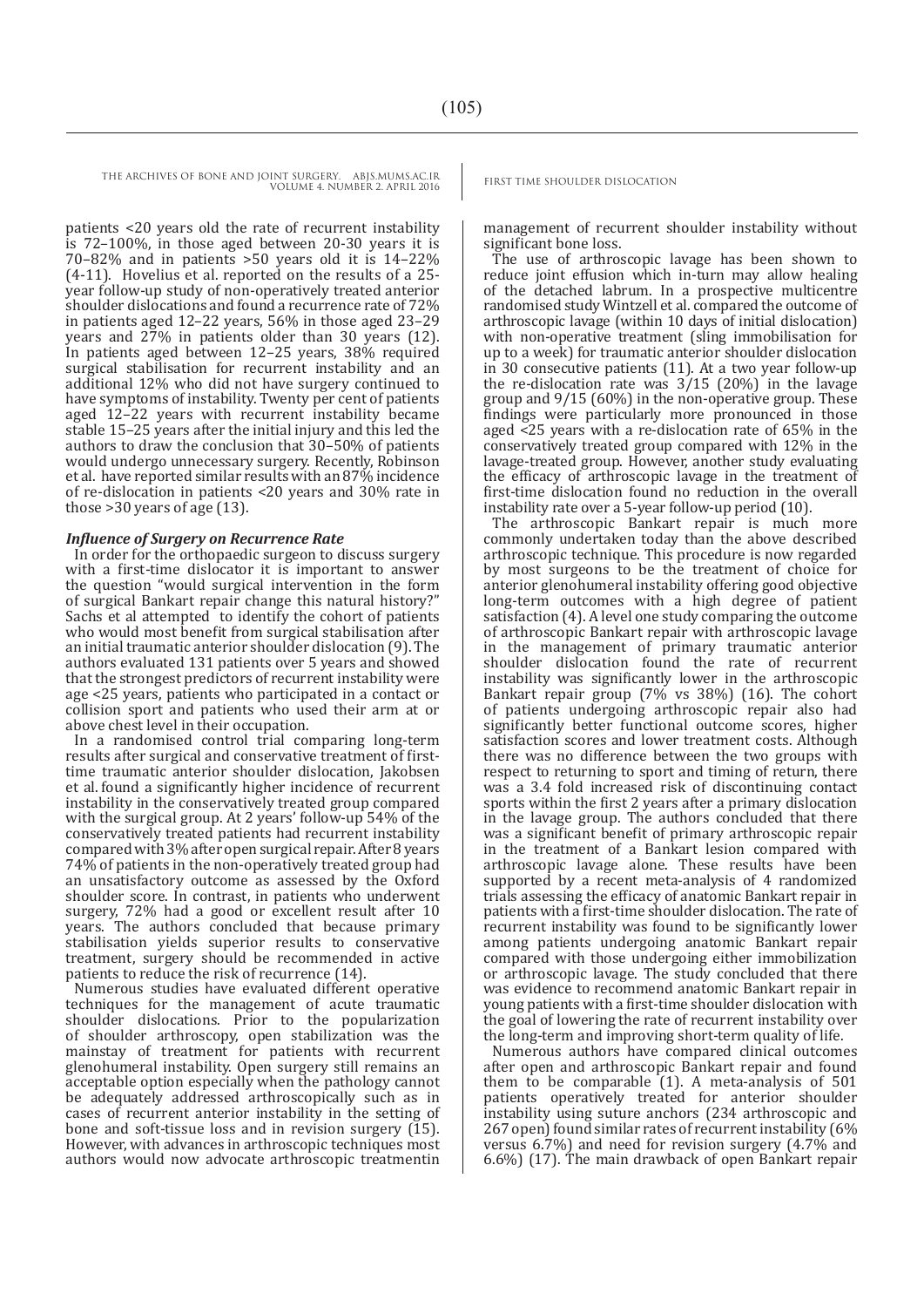THE ARCHIVES OF BONE AND JOINT SURGERY. ABJS.MUMS.AC.IR FIRST TIME SHOULDER DISLOCATION VOLUME 4. NUMBER 2. APRIL 2016

compared with arthroscopic stabilisation was found to be a greater loss of external rotation therefore patients participating in activities where performance could be compromised by loss of external rotation may achieve a superior functional outcome with an arthroscopic Bankart repair. Wang et al. compared the cost of arthroscopic versus open Bankart repair and showed that arthroscopic Bankart repair as same-day surgery had a lower overall cost than open repair although this difference would have been negligible if all patients went home immediately after surgery (18).

The risk factors for failure of arthroscopic labral repair include male gender, young age at the time of first dislocation, the time from first dislocation to surgery, joint laxity, ALPSA lesions, engaging Hill-Sachs lesions and glenoid bone loss > 20% (15).

### *Do patients who are treated non operatively have a higher risk of developing future osteoarthritis (OA) of the glenohumeral joint? Does surgical stabilization following first time dislocation influence risk of future OA?*

Hovelius and Saeboe reported the results of a prospective Swedish multicenter study including 229 shoulders in 227 patients with a first-time anterior shoulder dislocation (16). Radiographic analysis at 25 years showed mild arthropathy in 29%, moderate in 9%, and severe in 17%. In patients without recurrent instability 18% had moderate/severe arthropathy but this increased to 39% of shoulders that had recurrent instability (without surgery) and 26% for surgically stabilised shoulders. Age at primary dislocation, recurrence, participation in highenergy sports and alcohol abuse were factors associated with the development of OA.

In a retrospective analysis of 570 patients who underwent surgical stabilisation for anterior glenohumeral instability the preoperative incidence of arthritis was 9.2% (19). Risk factors for the development of arthritis were older age at the initial dislocation and at surgery, increased length of time from the initial dislocation until surgery, and the presence of osseous glenoid rim lesions. Postoperative arthritis in patients without any preoperative arthritis occurred in 19.7% and was correlated with older age at the initial dislocation and at surgery, increased number of dislocations, and longer follow-up. The authors concluded that as similar factors contributed to preoperative and postoperative arthritis in patients with anterior glenohumeral instability surgery may not affect the risk factors for arthritis. However, as the number of instability episodes correlated with the development of postoperative arthritis it could be postulated that early surgical stabilisation may prevent recurrent instability and thus reduce the incidence of arthritis.

### *Risks of Surgical Stabilization*

The risk of nerve damage is reported to be 1-8% with open stabilization and <1% with arthroscopic stabilisation. The nerves most commonly damaged during both open and arthroscopic anterior shoulder stabilization procedures are the axillary and musculocutaneous nerves, because of

their proximity to the glenohumeral joint. Glenohumeral chondrolysis is a rare but serious complication that has been associated with anterior shoulder instability repair. The exact cause of chondrolysis after labral repair is not known but evidence suggests an association with thermal capsulorrhaphy or the use of an intra-articular pain pump after surgery (20-22). The risk of infection following open and arthroscopic stabilization ranges from 0-6% and 0.04-0.23% respectively. Other post-operative complications include stiffness, loss of motion, loss of strength and function, persistent pain, degenerative arthritis, infection, and subscapularis dysfunction (23).

### *Does delaying surgery influence outcome?*

Grumet et al. systematically reviewed the evidence on the outcomes of arthroscopic repair for anterior shoulder instability in first-time dislocators compared with patients with recurrent instability (24). They found no difference in recurrence or complication rates amongst the two groups but because of the variation in the outcome measurement tools used within the studies evaluated functional outcome, quality of life, and ability to return to pre -injury could not be assessed.

Despite these findings however, authors have showed that stabilisation for recurrent dislocation is technically more demanding as a result of elongation of the antero-inferior capsule, progressive labro-ligamentous injury as well as prevalence and severity of glenoid bone loss (5, 25, 26).

### *Which method of immobilisation with non-operative treatment?*

The traditional method for the treatment of primary anterior shoulder dislocation had been closed reduction followed by immobilization in internal rotation. When immobilized in this position, studies have shown no clinical advantage for immobilization for longer than one week (7). Hovelius et al. compared the rate of recurrent shoulder instability in 112 patients who used simple sling immobilization for 3–4 weeks with 104 patients who began to use the shoulder as early and as freely as possible (15). At the two-year follow-up, both groups showed an equal rate of recurrent shoulder instability.

In 2003 Itoi proposed that the healing of associated labrum injuries might be improved if the shoulder is immobilized in external rotation, providing better coaptation of the lesion and increasing shoulder stability (27, 28). In a prospective multicenter randomized clinical trial comprising 198 patients with a first-time dislocation the recurrence rate in the external rotation group (26%) was found to be significantly lower than that in the internal rotation group (42%). In the subgroup of patients who were aged 30 years or younger, the relative risk reduction was 46.1% (29).However, a recent meta-analysis comparing the position and duration of immobilization after primary anterior shoulder dislocation showed that although bracing in external rotation may provide a clinically important benefit over traditional immobilization, the difference in recurrence rates did not achieve significance with the numbers available (7). Other authors have found no significant difference in recurrence rates after immobilisation in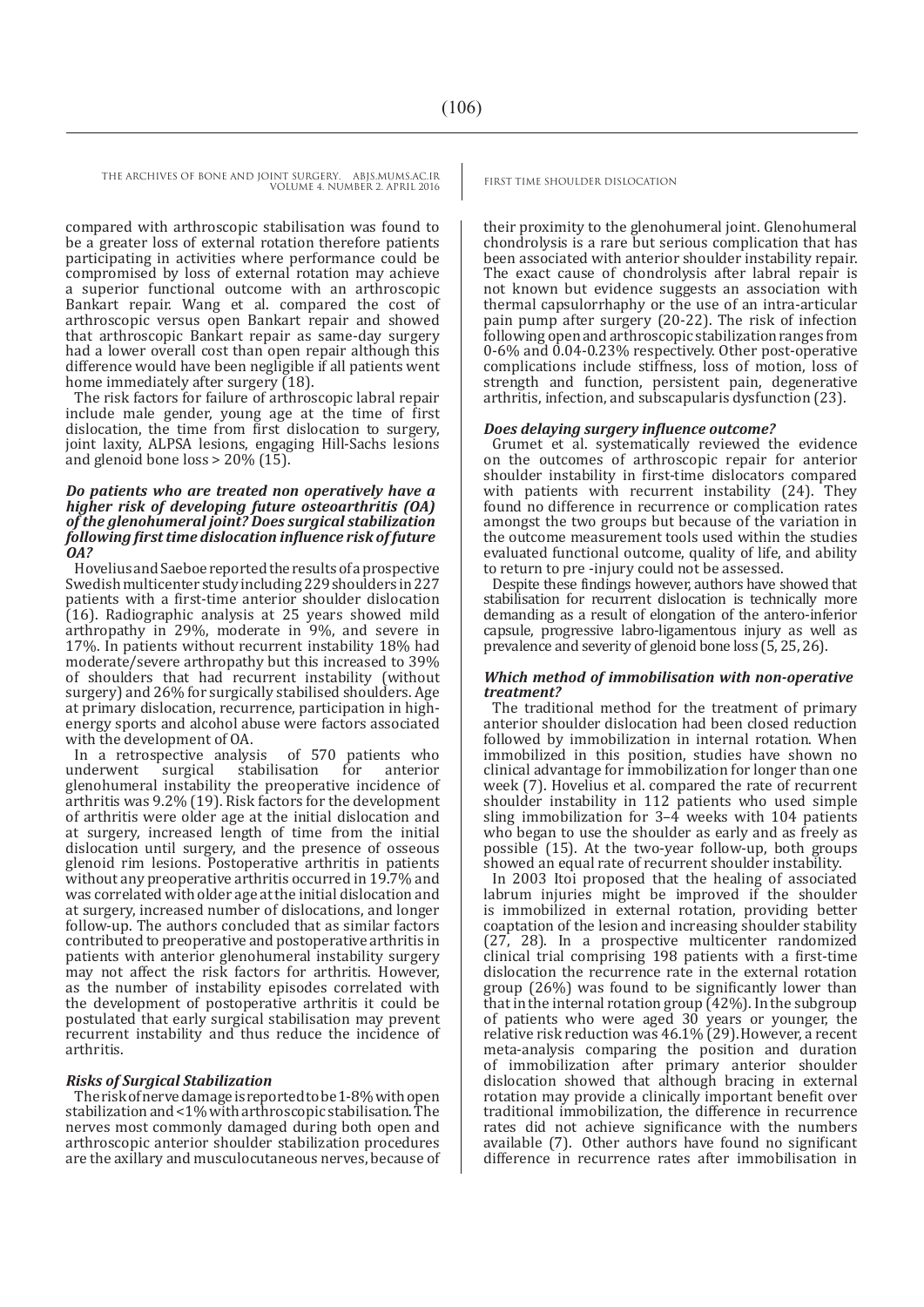THE ARCHIVES OF BONE AND JOINT SURGERY. ABJS.MUMS.AC.IR FIRST TIME SHOULDER DISLOCATION VOLUME 4. NUMBER 2. APRIL 2016

external and internal rotation in patients with a primary shoulder dislocation (30-32).

The management of first-time shoulder dislocation involves taking into consideration not only the incidence of recurrent instability but also quality of life and functional outcome. In most patients closed reduction and a brief period of immobilization is sufficient to achieve an adequate outcome. Arthroscopic Bankart repair remains a viable option in the management of recurrent anterior glenohumeral instability offering good objective longterm outcomes with a high degree of patient satisfaction especially in the at-risk group of less than 25 years of age. Glenohumeral osteoarthritis remains a significant complication especially with recurrent shoulder complication especially with recurrent instability. There may be some benefit in early surgical stabilisation to prevent recurrent instability and thus reduce the incidence of arthritis. In summary, the method

of treatment should be tailored to the patients' age and functional demands and these issues must be discussed on an individual basis.

A Ali Narvani MD Rowley Bristow Unit, Ashford & St Peters NHS FT Fortius Clinic, London, UK

Ioannis Polyzois MD Rohit Gupta FRCS (Orth) Rowley Bristow Unit, Ashford & St Peters NHS FT, London, **IIK** Rupen Dattani MD Chelsea & Westminster Hospital, London, UK

Ofer Levy MD Reading Shoulder Unit, Reading, London, UK

### **References**

- 1. Brophy RH, Marx RG. The treatment of traumatic anterior instability of the shoulder: nonoperative and surgical treatment. Arthroscopy-298:(3)25 ;2009 . 304.
- 2. Kirkley A, Werstine R, Ratjek A, Griffin S. Prospective randomized clinical trial comparing the effectiveness of immediate arthroscopic stabilization versus immobilization and rehabilitation in first traumatic anterior dislocations of the shoulder: long-term evaluation. Arthroscopy. 2005; 21(1):55–63.
- 3. Kirkley A, Griffin S, McLintock H, Ng L. The development and evaluation of a disease-specific quality of life measurement tool for shoulder instability. The Western Ontario Shoulder Instability Index (WOSI). Am J Sports Med. 1998; 26(6):764–72.
- 4. Gill TJ, Micheli LJ, Gebhard F, Binder C. Bankart repair for anterior instability of the shoulder. Long-term outcome. J Bone Joint Surg Am. 1997; 79(6):850-7.
- 5. Griffith JF, Antonio GE, Yung PS, Wong EM, Yu AB, Ahuja AT, et al. Prevalence, pattern, and spectrum of glenoid bone loss in anterior shoulder dislocation: CT analysis of 218 patients. AJR Am J Roentgenol. 2008; 190(5):1247-54.
- 6. Hovelius L, Saeboe M. Neer Award 2008: Arthropathy after primary anterior shoulder dislocation--223 shoulders prospectively followed up for twenty-five years. J Shoulder Elbow Surg. 2009; 18(3):339-47.
- 7. Paterson WH, Throckmorton TW, Koester M, Azar FM, Kuhn JE. Position and duration of immobilization after primary anterior shoulder dislocation: a systematic review and meta-analysis of the literature. J Bone Joint Surg Am. 2010; 92(18):2924-33.
- 8. Rowe CR. Prognosis in dislocations of the shoulder. J Bone Joint Surg Am. 1956; 38-A(5):957–77.
- 9. Sachs RA, Lin D, Stone ML, Paxton E, Kuney M. Can the need for future surgery for acute traumatic anterior shoulder dislocation be predicted? J Bone Joint Surg Am. 2007; 89(8):1665-74.
- 10. te Slaa RL, Brand R, Marti RK. A prospective arthroscopic study of acute first-time anterior shoulder dislocation in the young: a five-year followup study. J Shoulder Elbow Surg. 2003; 12(6):529–34.
- 11. Wintzell G, Hovelius L, Wikblad L, Saebo M, Larsson S. Arthroscopic lavage speeds reduction in effusion in the glenohumeral joint after primary anterior shoulder dislocation: a controlled randomized ultrasound study. Knee Surg Sports Traumatol Arthrosc. 2000; 8(1):56–60.
- 12. Hovelius L, Olofsson A, Sandström B, Krantz L, Fredin H, Tillander B, et al. Nonoperative treatment of primary anterior shoulder dislocation in patients forty years of age and younger. a prospective twentyfive-year follow-up. J Bone Joint Surg Am. 2008; 90(5):945-52.
- 13. Robinson CM, Howes J, Murdoch H, Will E, Graham C. Functional outcome and risk of recurrent instability after primary traumatic anterior shoulder dislocation in young patients. J Bone Joint Surg Am. 2006; 88(11):2326–36.
- 14. Jakobsen BW, Johannsen HV, Suder P, Søjbjerg JO. Primary repair versus conservative treatment of first-time traumatic anterior dislocation of the shoulder: a randomized study with 10-year followup. Arthroscopy. 2007; 23(2):118-23.
- 15. Millett PJ, Clavert P, Warner JJ. Open operative treatment for anterior shoulder instability: when and why? J Bone Joint Surg Am. 2005; 87(2):419-32.
- 16. Chahal J, Marks PH, Macdonald PB, Shah PS, Theodoropoulos J, Ravi B, et al. Anatomic Bankart